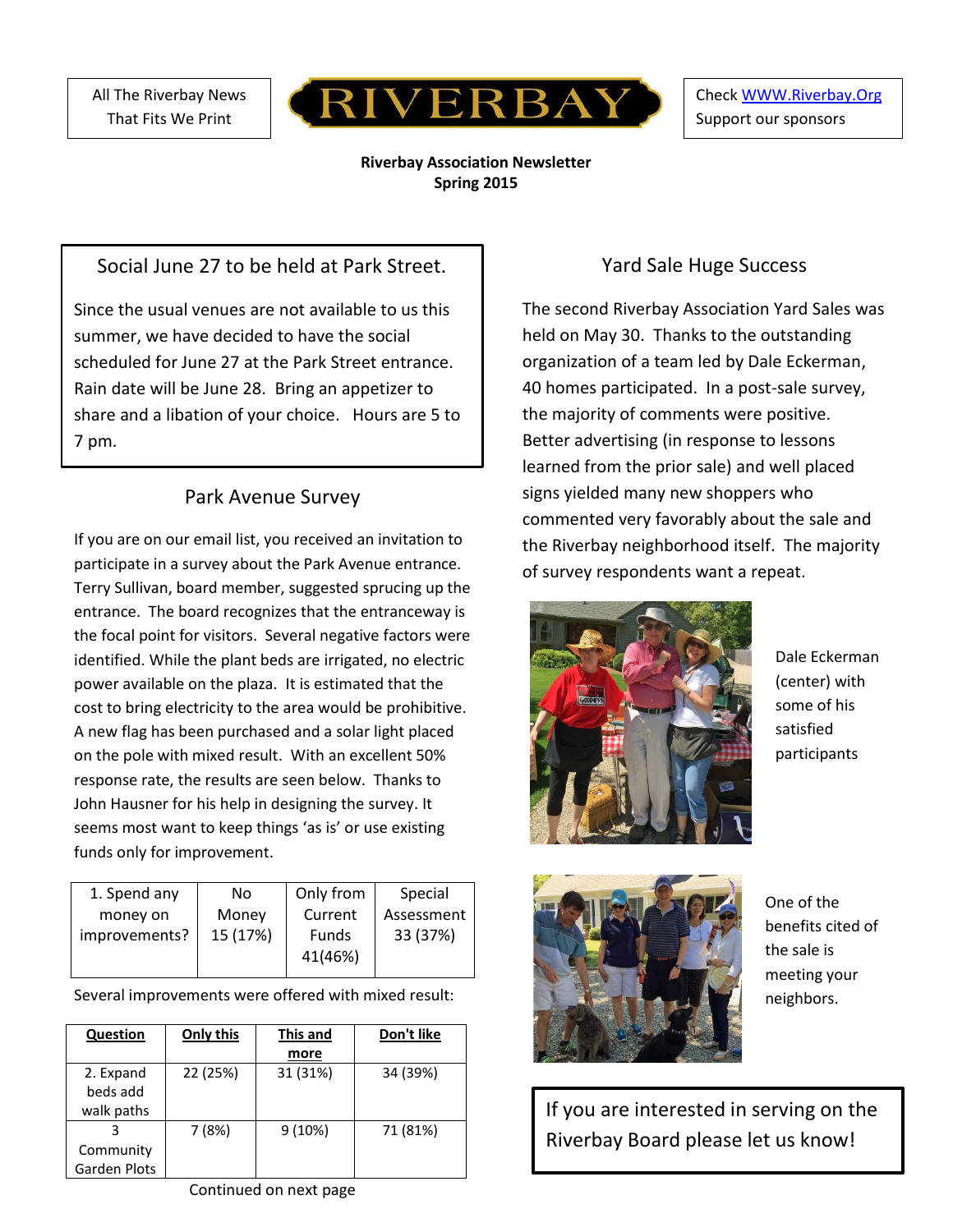| <b>Question</b>       | <u>Only</u> | This and | Don't like |
|-----------------------|-------------|----------|------------|
|                       | this        | more     |            |
| 4. Plaza,             | 7 (8%)      | 16 (18%) | 63 (73%)   |
| Fountain, Seating     |             |          |            |
| 5. Kiosk or           | 9 (11%)     | 15 (18%) | 61 (72%)   |
| Gazebo                |             |          |            |
| 6. Fitness Park       | 4 (5%)      | 6(7%)    | 76 (88%)   |
| 7. Meditation         | 12 (14%)    | 21 (25%) | 50 (60%)   |
| Park, Benches,        |             |          |            |
| Plantings             |             |          |            |
| 8. Large Level        | 6 (7%)      | 10 (12%) | 65 (80%)   |
| <b>Grass Activity</b> |             |          |            |
| Area                  |             |          |            |
| 9. Grandkid's         | 2(2%)       | 5(6%)    | 78 (92%)   |
| Park Play Area        |             |          |            |
| 10. Large             | 4 (5%)      | 4 (5%)   | 79 (90%)   |
| Sculpture Cape        |             |          |            |
| Theme                 |             |          |            |

#### Meet your Board Members

Sally Davol, VP of the Riverbay Board, moved to Chatham with her family in 2001. Originally from Middleboro, MA, she and her husband Stephen began their family in Sturbridge. After raising their three children, she began teaching in the public school system and is currently the Title 1 Math teacher at Monomoy Regional Middle School. Sally is an accomplished musician, a faculty member of the Cape Cod Conservatory, flutist and President of the Chatham Band. She is the leader of the Chatham chapter of Dining for Women- a not for profit global giving circle that funds grassroots programs working in developing countries to fight gender inequality. An avid Syracuse University fan and alumni, flags will be seen flying at her home during sports seasons. You will often see her walking or running the "Riverbay Loop'

Bernie Pfeifer MD, President, found Riverbay in 2003 as a vacation home and on his retirement in 2013 became a permanent resident. An Orthopaedic Surgeon who practiced at Lahey and in the USAF prior to that, he still is active in AMA, AHA, and AAOS committees. He is also on the faculty of Boston University School of Medicine, the incoming treasurer for the Friends of the COA, and secretary of the Retired Men's Association. When not at home, you can find him on his boat, the Solid Fusion.

### **HIGHLIGHTS FROM MAY 17, 2015 BOARD MEETING**

- We presently have 205 paid members.
- Financially strong. We are ahead of where we were a year ago.
- The next social will take place at Park Avenue Saturday, June 27, 2015.
- Still working on sponsorships.
- Beautification: We are behind on clean-up this year. Will try a solar powered light on flagpole to shine on flag. Still considering options for lighting the holiday tree (battery operated, generator, access power). Entranceway needs work.
- Yard sale: Scheduled for Saturday, May 30. We have 50 yard sales signs and presently have 30 homes signed up. There will be Yard Sale signs at each entrance with flyers located in a plastic container on a stand that lists the addresses of homes participating along with a map of Riverbay. Yard Sale signs will be delivered to the homes participating on Friday, May 29. Yard sale signs and container reusable. Ads placed in Cape Cod Chronicle and Craig's List.
- Annual meeting will take place on Saturday, October 17, 2015 at the Community Center. Need suggestions for a guest speaker. Suggestions should be sent to Bernie Pfeifer, President.
- Web site: Still working on a password protected, "Members Only" section on the web site. Web master, Dale Eckerman, with the help of Jan Whittaker and Jeff Lanctot, maintains the e-mail list and flash e-mails. Web site looks very professional.
- Newsletter will be sent out after the yard sale. Renewal of Membership form will ask for corrections, if any, for the Directory.
- New Board members needed for the next 2 years: Vice President, secretary and one at large member. Submitted Ann Marie Hesketh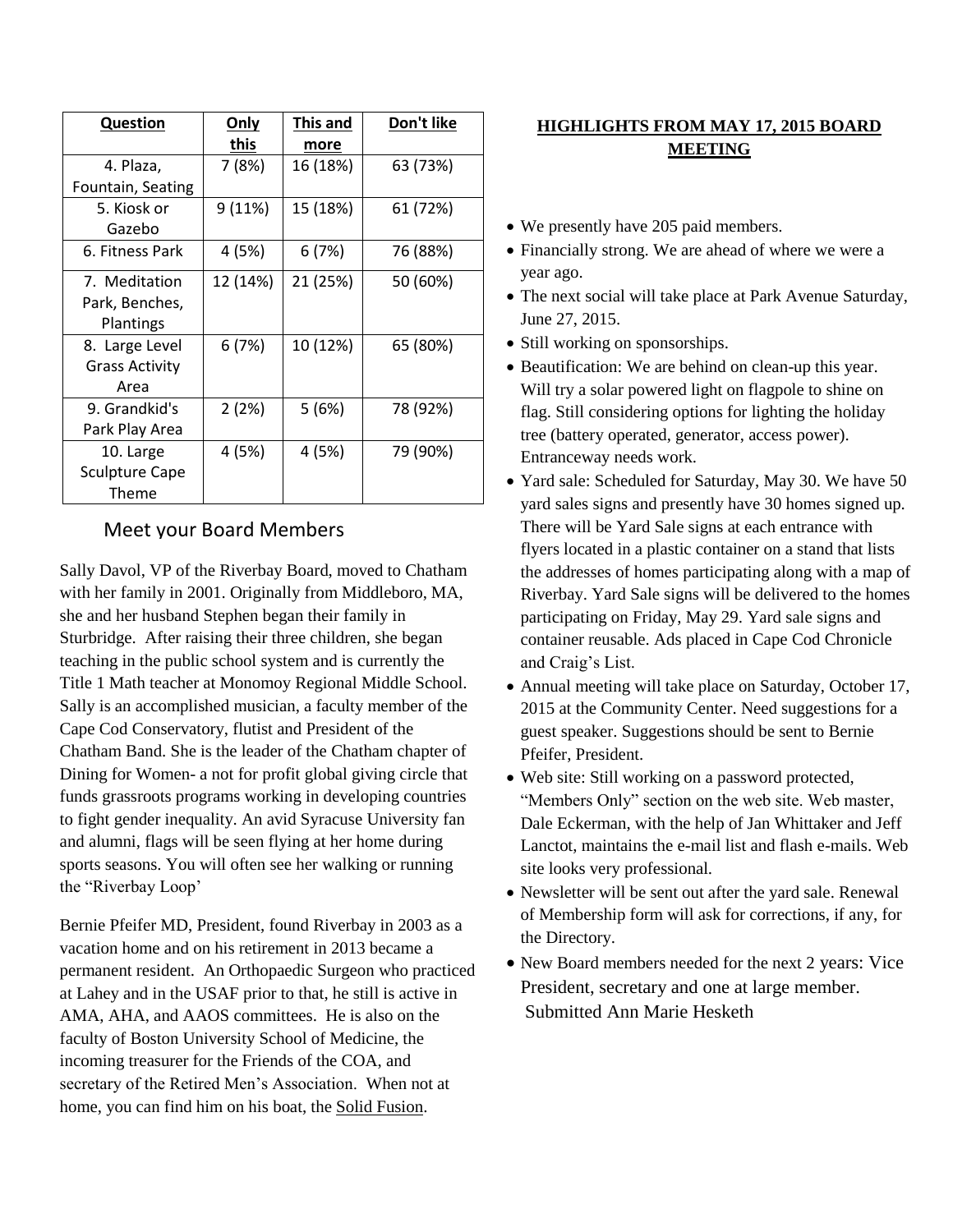### **More Yard Sale Pictures**



Some comments from participants about the Yard Sale:

"We met or neighbor who lives in Florida and would never have made the connection. My old friend from Girl Scout days came to my home and we rekindled a friend ship and got caught up on several years that we have not seen one another."

"A number of buyers commented how nice the neighborhood, landscaping, and layout of the neighborhood was."

"the story about the dealer who alerted one seller that they had a sleeper worth a lot of money and it should be withdrawn from the sale"